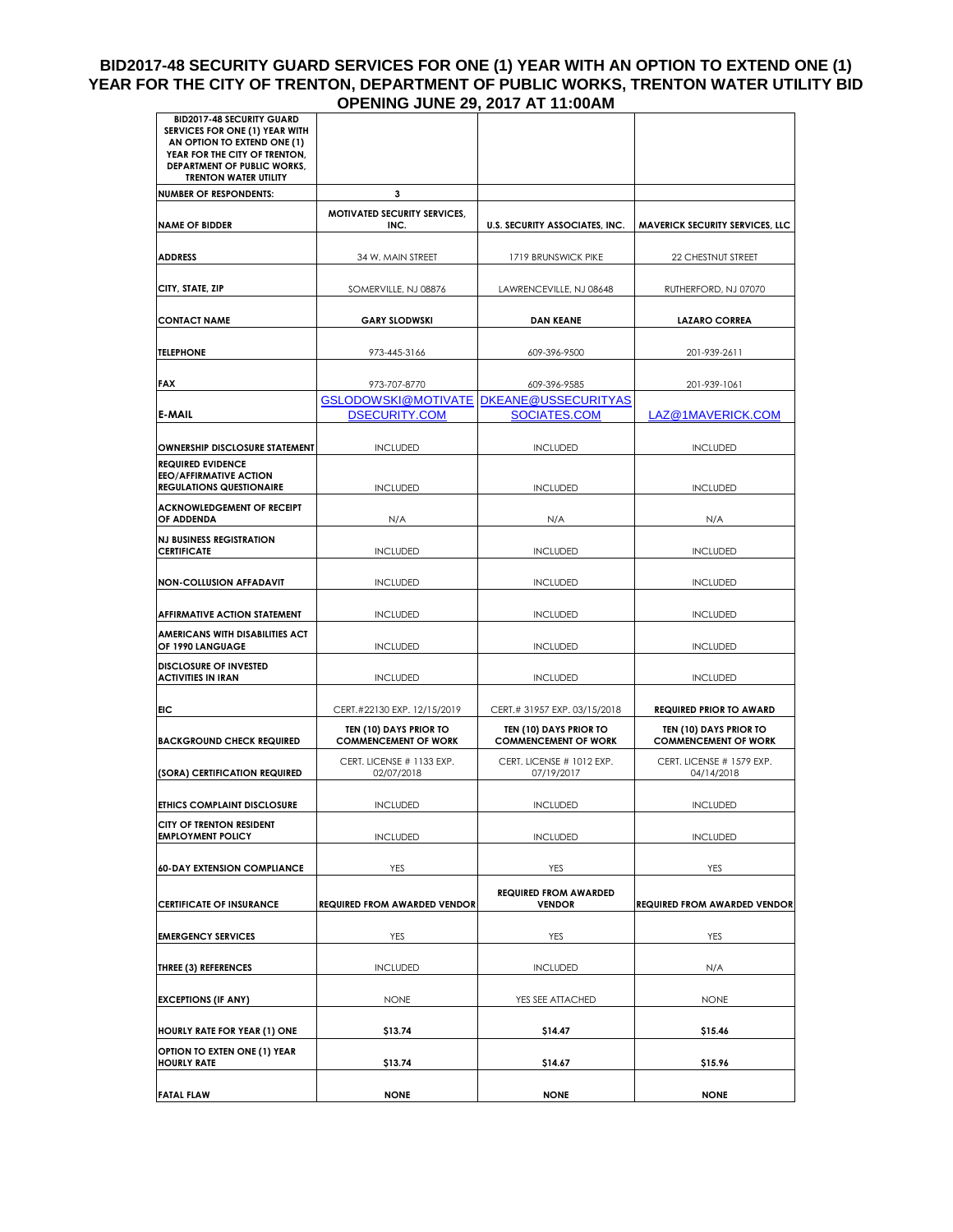## **PROPOSAL FORM BIDDER MUST COMPLETE**

THE UNDERSIGNED PROPOSES TO FURNISH SECURITY GUARD SERVICE FOR THE CITY OF TRENTON WATER WORKS AT ITS DISTRIBUTION COMPLEX ON MULBERRY STREET AND COURTLAND STREET IN THE CITY OF TRENTON FOR ONE (1) YEAR WITH AN OPTION TO EXTEND ONE (1) YEAR.

CONTRACT SHALL BE FOR A PERIOD OF ONE YEAR FROM DATE OF AWARD THROUGH June 30, 2018 with an option to extend one year.

Hourly Rate (2018)  $\frac{1}{3}$ . 74

**OPTION TO EXTEND ONE (1) YEAR** 

**Hourly Rate** 

 $(2019)$  \$ 13.74

CONTRACT SHALL BE AWARDED TO THE LOWEST RESPONSIBLE BID PRICE PER **HOUR** 

Respectfully Submitted:

| Company $\Rightarrow$                  | Motwater Security SERVICES, |
|----------------------------------------|-----------------------------|
| Authorized Signature $\Leftrightarrow$ |                             |
| Print name $\Rightarrow$               | SARY Slodowshi              |
| Telephone Number →                     | 1453166                     |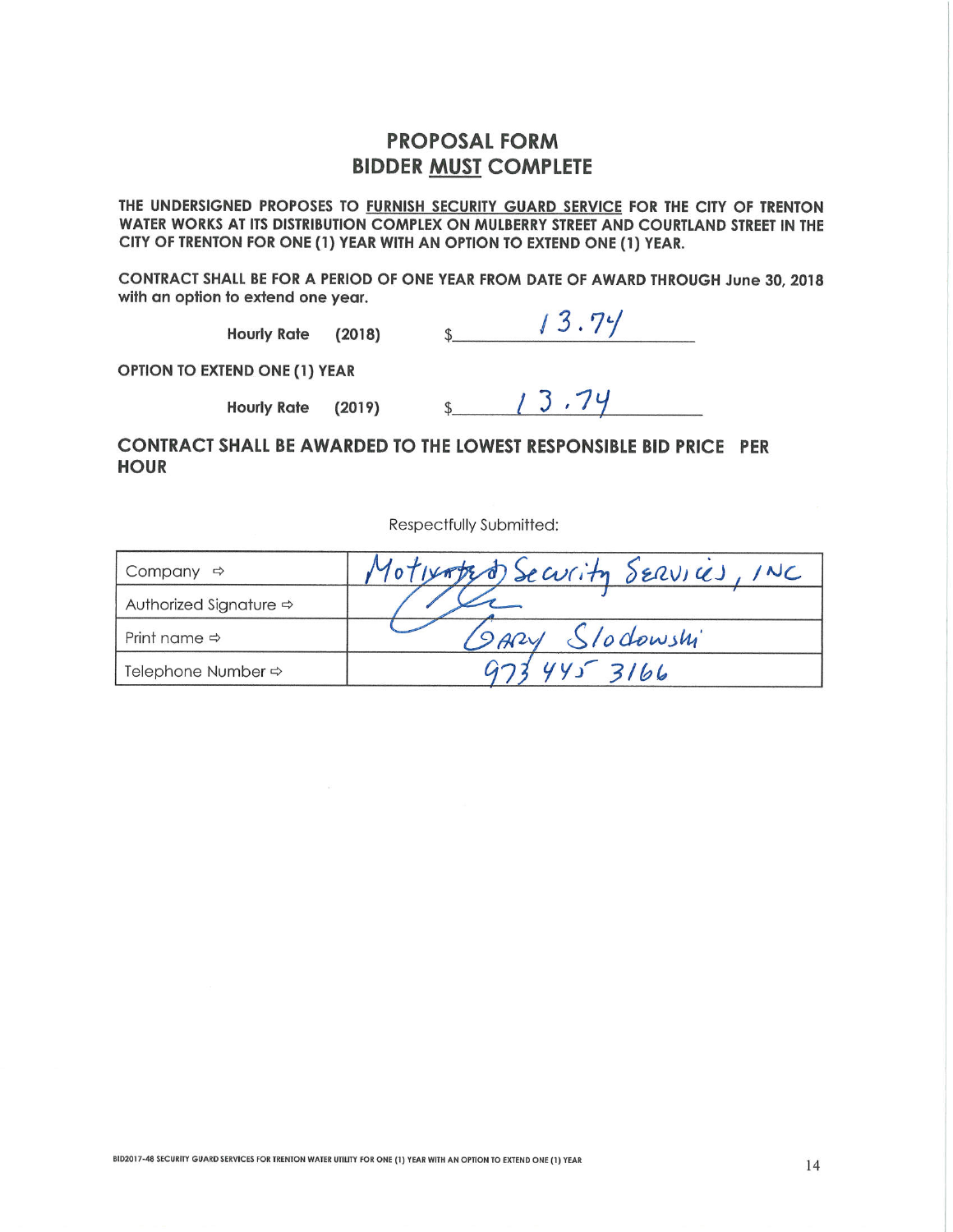argement



## **PROPOSAL FORM BIDDER MUST COMPLETE**

THE UNDERSIGNED PROPOSES TO FURNISH SECURITY GUARD SERVICE FOR THE CITY OF TRENTON WATER WORKS AT ITS DISTRIBUTION COMPLEX ON MULBERRY STREET AND COURTLAND STREET IN THE CITY OF TRENTON FOR ONE (1) YEAR WITH AN OPTION TO EXTEND ONE (1) YEAR.

CONTRACT SHALL BE FOR A PERIOD OF ONE YEAR FROM DATE OF AWARD THROUGH June 30, 2018 with an option to extend one year.

> **Hourly Rate**  $(2018)$

 $14.47$  $\mathbb{S}$ 

OPTION TO EXTEND ONE (1) YEAR

**Hourly Rate**  $(2019)$ 

 $1467$ 

CONTRACT SHALL BE AWARDED TO THE LOWEST RESPONSIBLE BID PRICE PER **HOUR** 

Respectfully Submitted:

| Company $\Leftrightarrow$              | U.S. SECURITY ASSOCIATES INC |  |  |
|----------------------------------------|------------------------------|--|--|
| Authorized Signature $\Leftrightarrow$ | La Ileane                    |  |  |
| Print name $\Leftrightarrow$           | DAN KEANE                    |  |  |
| Telephone Number <>                    | 1009.396.7500                |  |  |